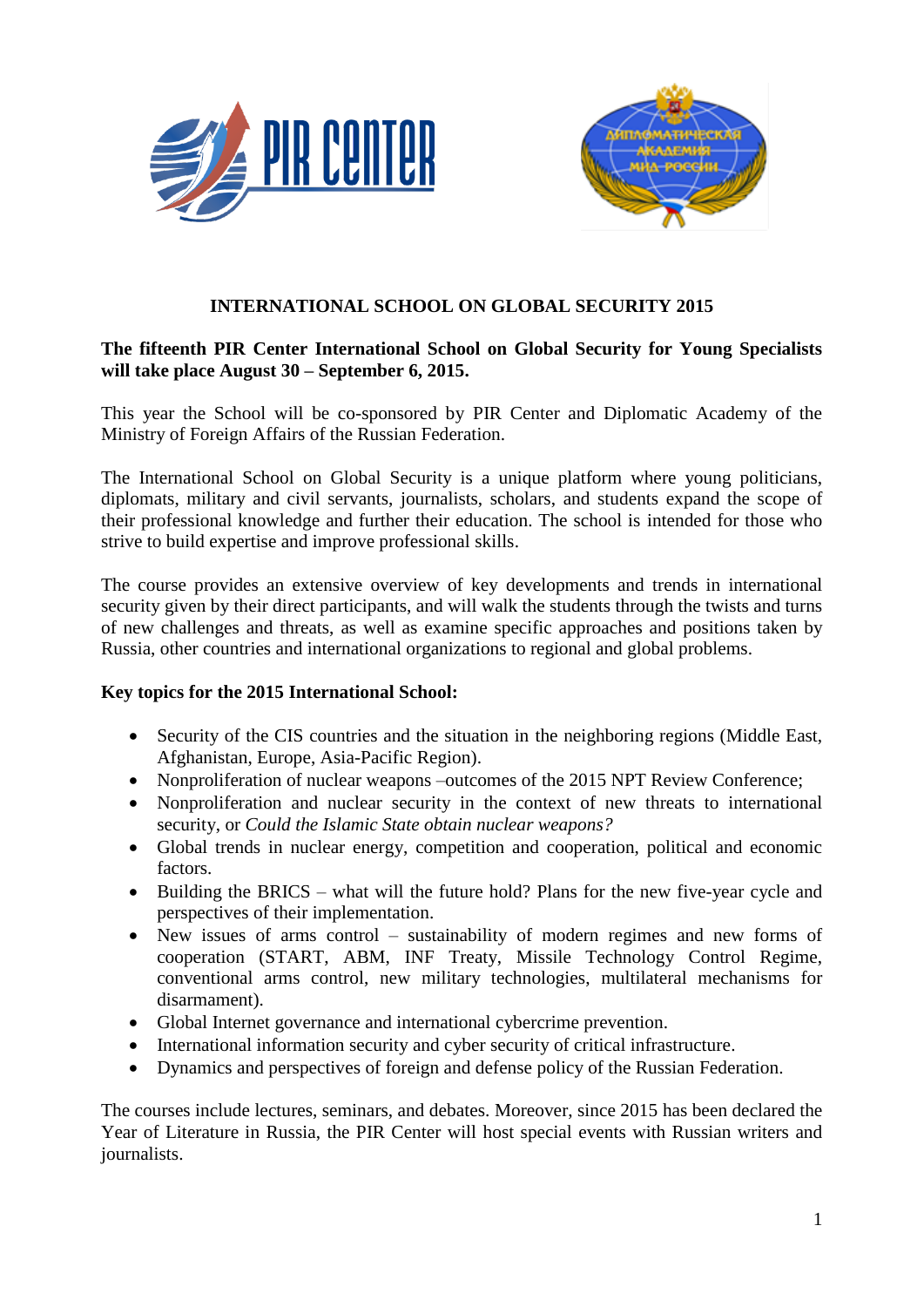Students will have the opportunity to discuss the critical questions of global and regional security with senior Russian officials and international civil servants. In the years 2010-2014, the list of School speakers included: Deputy Minister of Defense Anatoly I. **Antonov**, Deputy Minister of Foreign Affairs Sergey A. **Ryabkov**, Deputy Director General of Rosatom Nikolay N. **Spassky**, Special Representative of the President of the Russian Federation for the issues of international cooperation in the field of information security Andrey V. **Krutskikh**, Secretary of the CIS Defense Ministers Council Alexander S. **Sinaisky**, and others.

**Participants.** 25 diplomats, officers, civil servants, international relations scholars, journalists, graduate students, and undergraduate students under the age of 35 from countries of the CIS, BRICS group, Central and Eastern Europe, and Mongolia and other states will be selected.

**Lecturers.** The list of instructors include key Russian and foreign experts on global and regional security representing federal agencies, research centers and private companies.

For many years the list of instructors include such experts as Chairman of PIR Center's Executive Board Gen. Evgeny **Buzhinsky**, Chief Advisor of the Analytical Centre of the Russian Government Leonid **Grigoriev**, Director of the Institute of Oriental Studies of the Russian Academy of Sciences Vitaliy **Naumkin**, Special Advisor of PIR Center, the Head of the Center for Global Trends and International Organizations at the Diplomatic Academy Vladimir A. **Orlov**, Member of the Institute of World Economy and International Relations, Director of the Foreign Intelligence Service of Russia (1996-2000) Gen. Vyacheslav **Trubnikov,** Vice President of Global stakeholder engagement for Russia, CIS and Eastern Europe of ICANN **Yakushev**, Head of Strategic Projects in Kaspersky Lab Andrey **Yarnykh** and others.

The School will take place in the *Gallery Hotel* (Abramtsevo, Sergievo-Posad region, Moscovskaya oblast). **PIR Center will provide accommodation and meals as well as** necessary handouts and literature. Travel expenses to/from Moscow and visa expenses are to be covered by the participants or their organizations. PIR Center can consider covering travel expenses for participants from Central Asia and other regions on a case-by-case basis.

### **Working language of the Summer School is Russian. Participants should be fluent in both Russian and English.**

**For more information about the International School 2015** and previous programs please visit our website: **[http://school2015.eng.pircenter.org.](http://school2015.eng.pircenter.org/)**

For any information related to the organization of the School, please contact our Projects Coordinator Ekaterina **Sizikova** by phone at +7 (499) 940 09 83, +7 (985) 764 98 96, fax  $+7$  (495) 987 19 14, or via e-mail [edu@pircenter.org](mailto:edu@pircenter.org)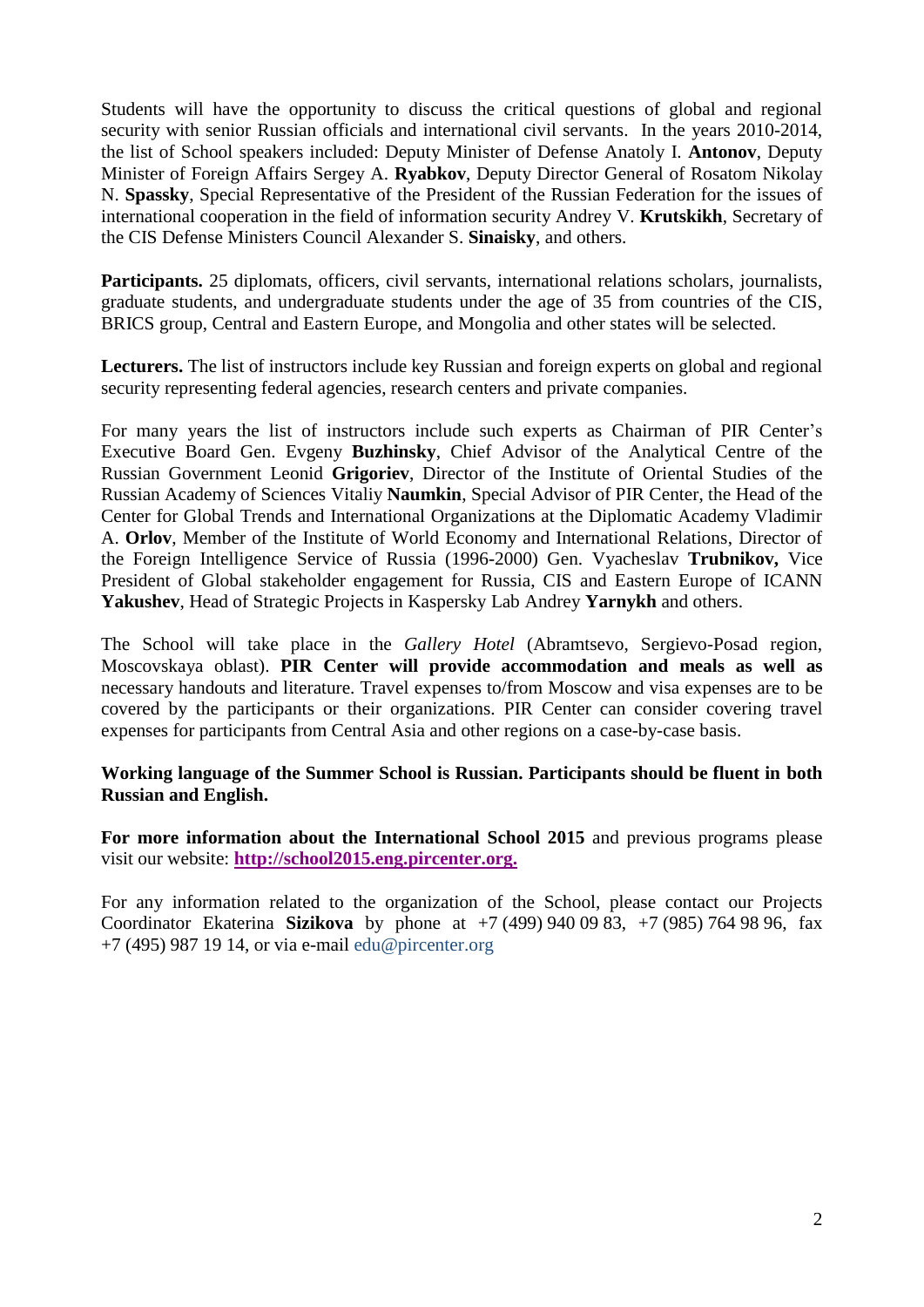# **INSTRUCTIONS FOR SUBMITTING AN APPLICATION**

Applicants for the 2015 International School on Global Security should submit the following documents:

- CV (in Russian or in English, with first and last name in both languages);
- Letter of Recommendation signed by the CEO of your organization or your immediate supervisor (in either Russian or English);
- Cover Letter (in Russian), in which you explain your goals for participation in the program.

The organizers may ask to interview the candidate (in person or by phone) The candidate's resume should contain the following information:

- Last name, first name, patronymic;
- Date of birth;
- Education (including the name of the institute and year of graduation);
- Current position & place of work or study;
- Previous work experience;
- Area of expertise;
- List of conferences attended, titles of presentations;
- List of publications, plus text of one publication in electronic form or with a link to the text online;
- Knowledge of foreign languages;
- Contact information;
- Photo (in an electronic file, to post on the site if selected to participate).

Candidates for participation in the program should not be older than **35 years** as of **August 30**, 2015.

Please send applications to the Director of the PIR Center Albert **Zulkharneev** by email [edu@pircenter.org.](mailto:edu@pircenter.org) The organizers will confirm receipt of all applications.

# **The working language of the School is Russian.**

# **Participants should be fluent both in Russian and English.**

The deadline for the submittion of applications is **July 31, 2015.** The list of selected participants will be published on **August 6, 2015.**

PIR Center will provide accommodation and meals as well as necessary handouts and literature. Travel expenses to/from Moscow and visa expenses are to be covered by the participants or their organizations. PIR Center can consider covering travel expenses for participants from Central Asia and other regions on a case-by-case basis.

For any information related to the organization of the School, please contact our Projects Coordinator Ekaterina **Sizikova** by phone at +7 (499) 940 09 83, +7 (985) 764 98 96, fax  $+7$  (495) 987 19 14, or via e-mail [edu@pircenter.org](mailto:edu@pircenter.org)